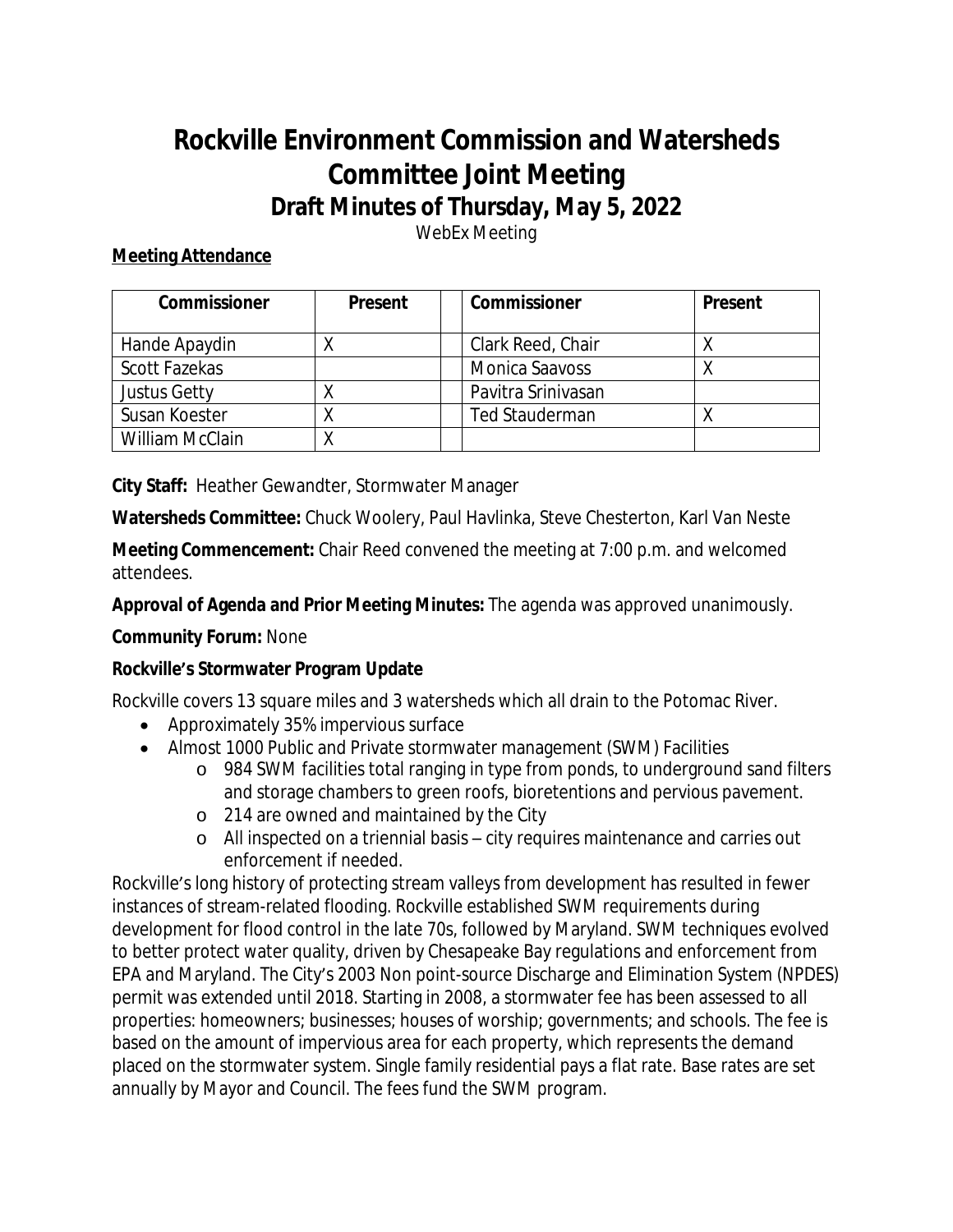Rockville Environment Commission Meeting Minutes Page 2

SWM Program Operations involves permit implementation, infrastructure maintenance, SWM & floodplain ordinances, and flood mitigation assistance. Capital Improvement Programs include SWM Facility Retrofit and Rehabilitation, Storm Drain Maintenance and Capacity Upgrades, Stream Restoration and Spot Repair, and Flood Resiliency (New). Ms. Gewandter provided an overview of planned projects including stream restorations at Anderson Park/Plymouth Woods, Croydon Creek/Calvin Park Tributary, planned stormwater management facility improvements.

In the Climate Action Plan, actions C-21 (Update FEMA flood maps), M-12 (advocate for updated State infrastructure standards), M-13 (develop a flood resiliency master plan), and C-20 (incorporate flood and climate resilient design features) involve stormwater and flood resiliency. The County and Rockville are in the middle of a multi-year effort to update FEMA Flood Insurance Rate Maps. Maryland is also looking to update Infrastructure Design Standards to accommodate the changing climate.

The purpose of the Flood Resiliency Master Plan is to identify scope of problem and individual flood prone areas and identify and prioritize mitigation options. The Plan will help meet future State requirements and ensure the City has a strong foundation for grant eligibility. Phase 1 of the study involves flood risk analysis and mapping, and prioritization of projects. Part if this work will involve reviewing ordinances and regulations. Grants for flood mitigation on private property will include options to assist renters and low-income residents and businesses.

Comments on the presentation include implementing more storm drain art, sharing salt monitoring results, and how the Commission and Committees can further support the City's stormwater program.

# **Chair Report**

- The meeting minutes were approved with one abstention.
- Chair Reed announced Scott Fazekas was stepping down from the Commission and suggested people apply. The group thanked Scott for his service.
- Clark discussed the need for volunteers for 1) Hometown Holidays, 2) farmers markets and, 3) the environmental awards. Clark asked for a 6 hour commitment over the course of the summer for the farmers markets. Ted volunteered for the awards.
- The July 14 [now TBD] meeting will be joint with the Transportation Commission.
- Clark mentioned that Metro wants to install solar at four stations and asked if the REC wanted to recommend to the M&C to suggest Rockville. The general consensus was yes, with the caveat that Metro should have criteria to maximize the amount of energy generated from the site and if they can get appreciably better generation from different locations, that should be considered.
- The Commission discussed their budget allocations. Staff explained that they had purchased seeds, frames and trash grabbers and respectfully requested that salt testing kits be purchased after July.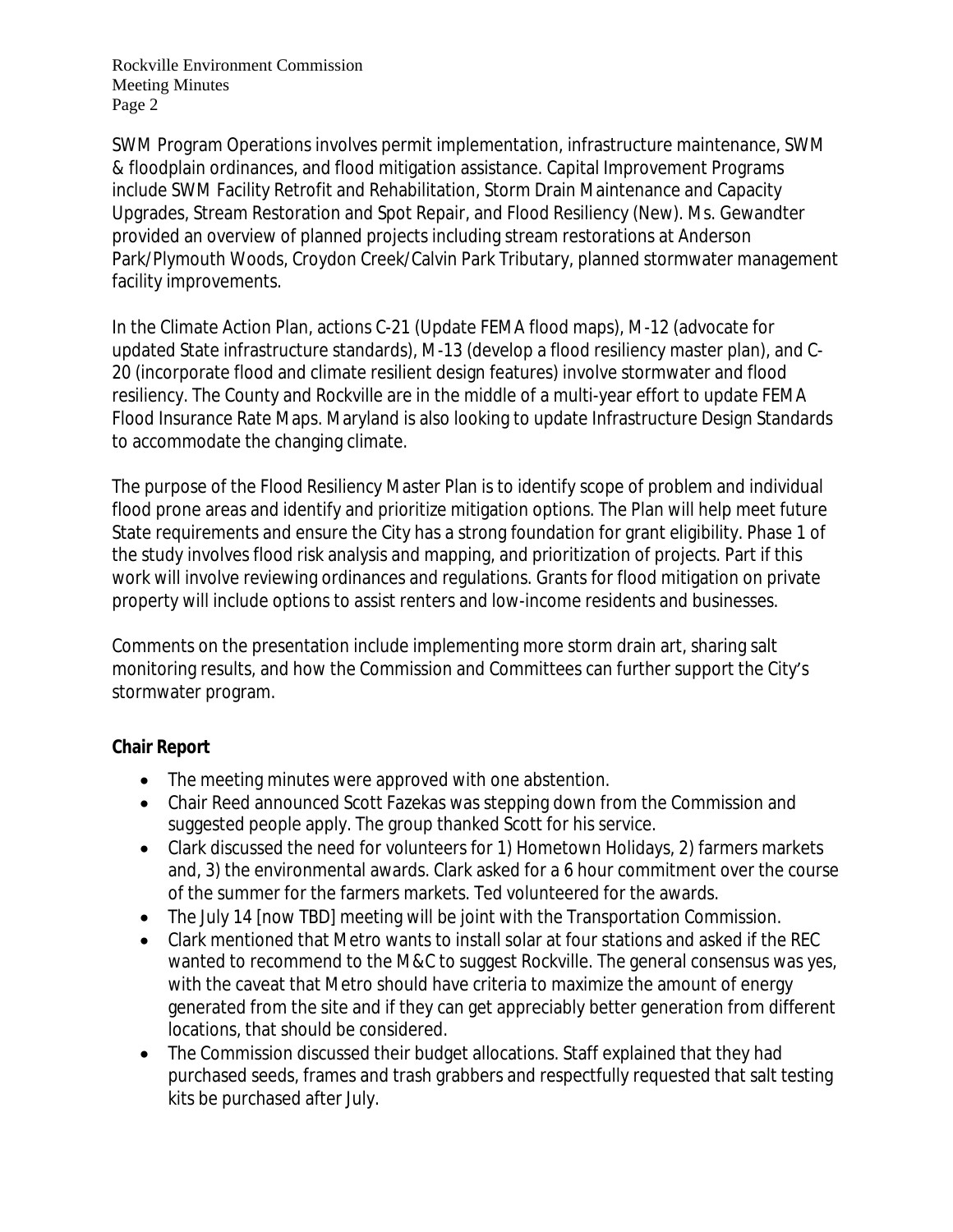Rockville Environment Commission Meeting Minutes Page 3

#### **Committee Reports**

Watersheds Committee: Chuck W. introduced a Rockville focused website that shows backyard connectivity to City Parks.

Paul Havlinka shared the success of the Brewshed, which reached over 60 residents, and the many stream cleanup events. There was discussion about how to better advertise that there are more extensive opportunities to volunteer outside of the Commission itself. Successful stream cleanup with over 40 people in attendance at Maryvale. The Fallsgrove location was also very well attended.

Energy Committee: Reviewed the Net Zero Building Code White Paper and encouraged the Commission to review it for consideration in June to discuss next steps. Work began on the Leaf Blower ban white paper. They will be submitting that to the REC soon.

Climate Action Committee: No report.

#### **Mayor and Council Report:** No report.

**Chair Election:** The Chair election was held and Chair Reed was re-elected unanimously**.**

#### **Staff Report**

- **Climate Action Plan Tracking and Metrics (C-26)**: Overall, at least some progress has been achieved on a dozen actions, with four more actions initiated since January. About eight CAP initiatives are included in the proposed FY 2023 budget, and proposed staff would support many more actions. Staff developed an action status tracking method (similar to the Comprehensive Plan) and is seeking Commission feedback on tracking and the webpage ideas at a future meeting.
- **Rockville Community Electric Vehicle Readiness Planning (C-11): Staff will be working** with COG and a consultant to develop the plan to examine community and fleet charging needs and potential locations, permitting, City site electrical assessments, and code updates.
- **Building Tune-up** for City Hall: The contractor has completed the proposed tune-up measures to save energy. **(M-01)**
- **City Hall energy efficient lighting update (M-01)**: The 2nd floor upgrades are installed and undergoing adjustments. Staff expects to hear about the grant application to Maryland Smart Energy Communities for 3<sup>rd</sup> floor lighting upgrades, window film and thermostats soon.
- TA Engineering requested a second site assessment to gauge roof structure as part of developing the report and recommendations for the 6 Taft Court and Maintenance Facility **solar/microgrid feasibility assessment**. A final draft is expected soon in a few weeks. Staff is identifying potential contract mechanisms for if/when suitable solar sites are identified. **(M-04)**
- Staff continues to work with Pepco to install **electric vehicle charging stations.** After much background legwork, five locations are undergoing site review **(C-11).**